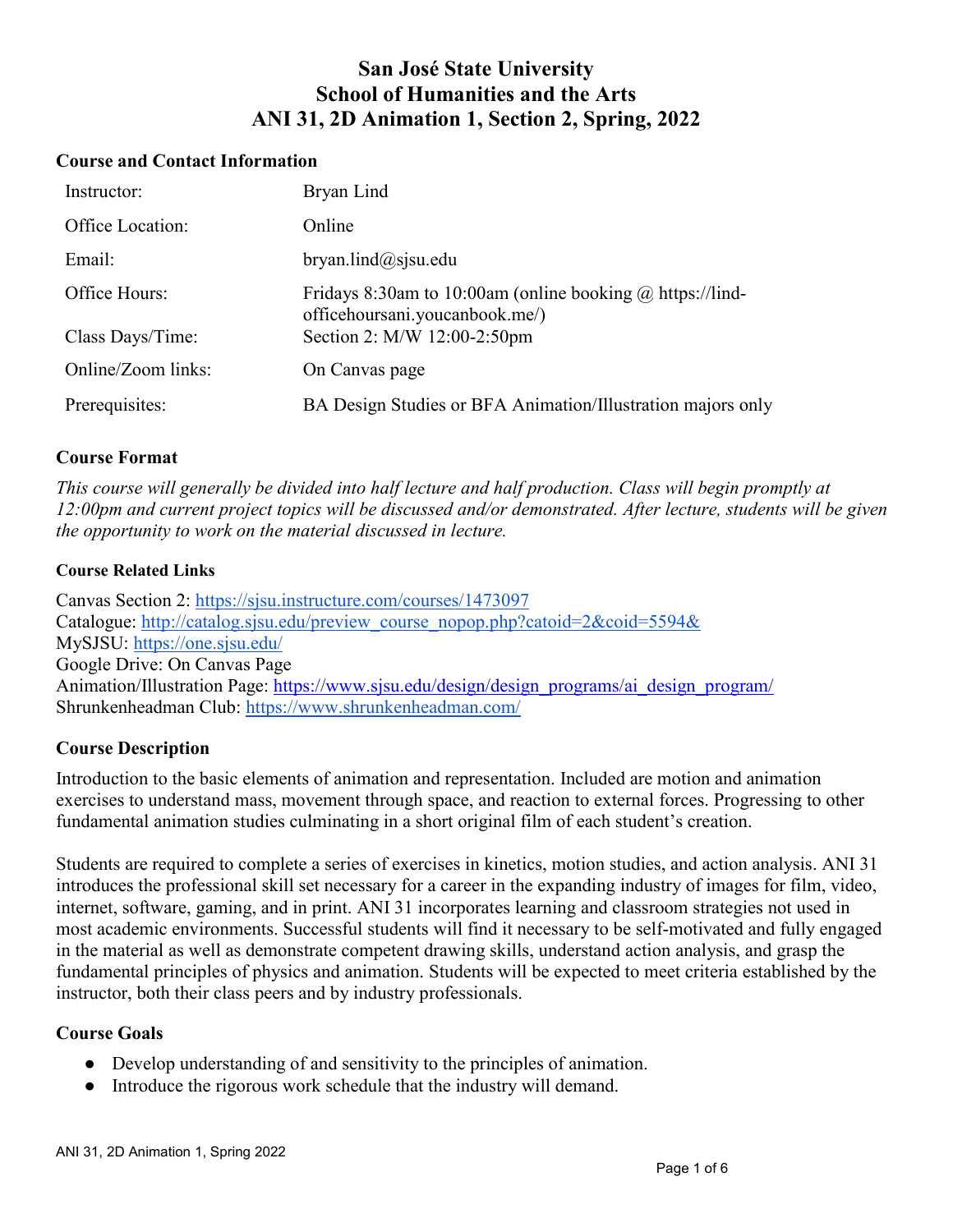- Encourage peer communication and criticism.
- Familiarize the student with the industry, the art form, and its history.
- Encourage the student to explore and pursue art outside the scope of the class.

#### **Course Learning Outcomes (CLO)**

Upon successful completion of this course, students will be able to:

- Identify the principles/elements of animation; Squash & Stretch, Anticipation, Staging, Follow Through & Overlapping Action, Secondary Action, Exaggeration, Solid Drawing, Appeal, Slowing In & Out, Arcs, Paths of Action, Volumes, Twinning, Strobing, and Silhouetting.
- Incorporate the principles of animation into their animation projects.
- Begin to convey convincing weight, timing, and attitude in their performances.
- Put the process of key pose, straight ahead, and inbetween animation into application.

#### **Required Text**

The Animator's Survival Kit, Richard Williams: [https://www.amazon.com/Animators-Survival-Kit-Principles-](https://www.amazon.com/Animators-Survival-Kit-Principles-Classical/dp/086547897X/)[Classical/dp/086547897X/](https://www.amazon.com/Animators-Survival-Kit-Principles-Classical/dp/086547897X/)

#### **Other Readings**

Other texts and readings will be provided as the course progresses.

#### **Other technology requirements / equipment / material**

Students will be required to use camera and mic enabled computer or laptop with a tablet such as a Wacom Intuos Pro.<https://www.wacom.com/en-us/products/pen-tablets/wacom-intuos-pro> These tools will be used to run the Adobe Suite available free to SJSU students. <https://www.sjsu.edu/ecampus/teaching-tools/adobe/students/index.html> Students will need access to the internet to access Zoom meetings, post their work to Google Drive, send and

receive emails and announcements.

#### **Course Requirements and Assignments**

Grades and class status can be checked at any time during the semester by making an appointment during office hours.

A series of animation assignments, in-class exercises, in-progress grade checks, and weekly drawings will be assigned throughout the semester. A "B" grade will be awarded to submissions successfully exhibiting the assigned animation principles or criteria for the given project. All animation assignments and weekly drawings must be posted to the class server ONE HOUR BEFORE CLASS for grading. In-class assignments and inprogress grades will be submitted during class. All animation work must be exported as .mov files. Students are responsible for previewing the animation file before posting to the server to ensure it plays correctly across platforms.

Labeling Work:

- Folders Formatted: "LastName\_FirstName\_FolderName" ex: Smith\_John\_Animation Tests
- Video File Formatted: "LastName\_FirstName\_TestName" ex. Smith\_John\_Brick Drop.mp4
- Assignment Formatted: "LastName\_FirstName\_AssignmentName" ex: Smith\_John\_Animatic

Success in this course is based on the expectation that students will spend, for each unit of credit, a minimum of 45 hours over the length of the course (normally three hours per unit per week) for instruction,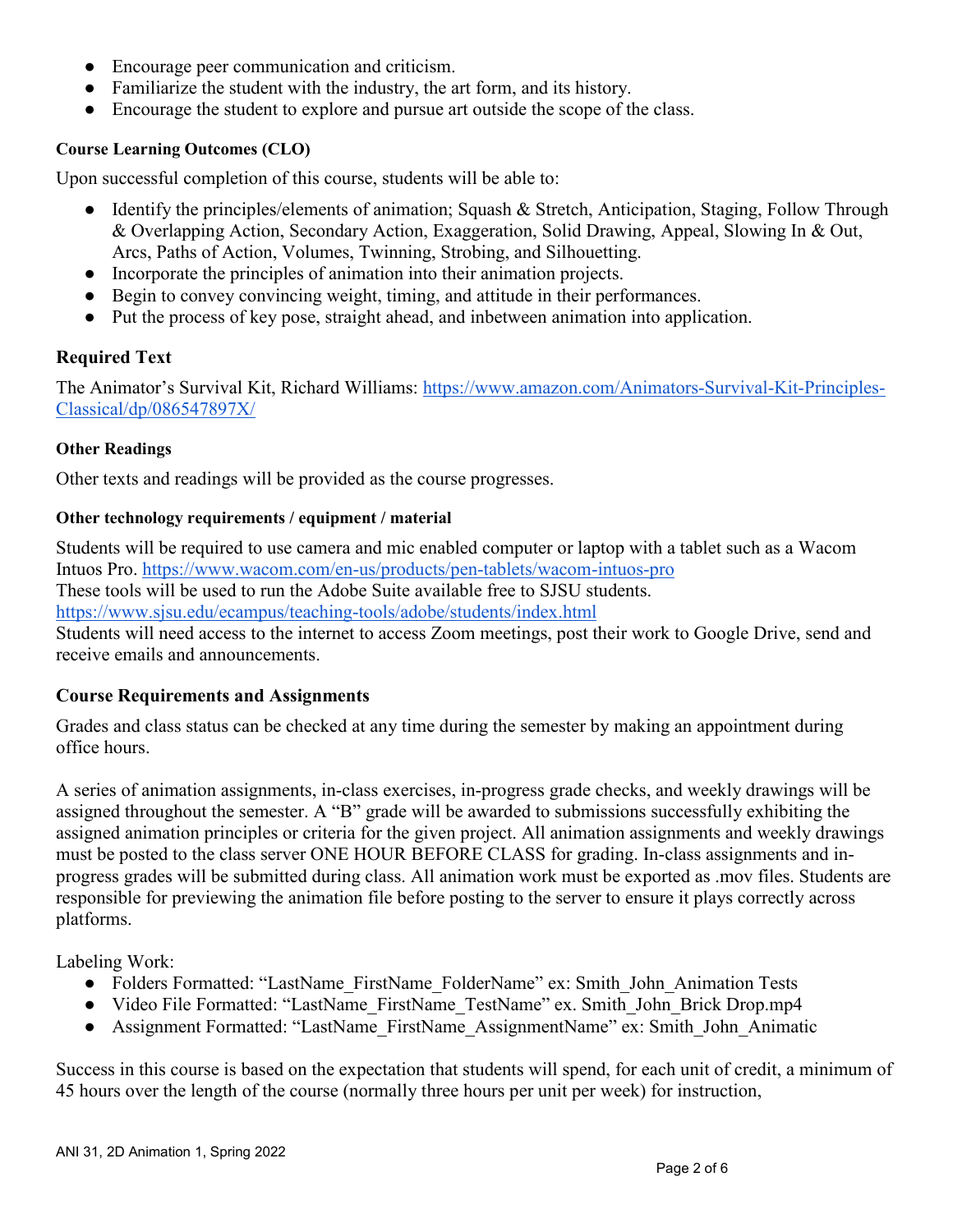preparation/studying, or course related activities, including but not limited to internships, labs, and clinical practice. Other course structures will have equivalent workload expectations as described in the syllabus.

## **Final Project**

Students will be given assignments and projects which will lead to a final project which will be shown on the Final Screening for the course.

## Section 2 Screening:

● May 23rd from 9:45am -12:00pm

# **Grading Information**

Grades will be assigned according to University policy from A through F as outlined in the SJSU catalog. All work must be finished and turned in by deadlines. In keeping with established professional standards any work missing the deadline will receive a failing grade. Students wishing to receive an A grade must turn in all assignments on time and complete excellent work. Students wishing to receive a B grade must turn in all assignments on time and complete above average work. Students wishing to receive a C grade must turn in all assignments on time and have average work, etc.

# LATE WORK WILL NOT BE ACCEPTED

Arrangements must be made well in advance with the instructor for deadline extensions or none shall be granted. In most instances, the student will still have to turn in the work on time. All emergencies will be dealt with on an individual basis. Students with an unforeseen emergency must be prepared to furnish the appropriate paperwork justifying the absence from the class.

Class deadlines will be assigned in class throughout the semester. Students will be responsible for keeping track of assignments and deadlines.

| Grade          | Percentage            |
|----------------|-----------------------|
| A plus         | 97 to 100%            |
| $\overline{A}$ | 93 to 96%             |
| A minus        | 90 to 92%             |
| B plus         | 87 to 89 %            |
| $\overline{B}$ | 83 to 86%             |
| B minus        | $80 \text{ to } 82\%$ |
| $C$ plus       | 77 to 79%             |
| $\overline{C}$ | 73 to 76\%            |
| $C$ minus      | 70 to 72%             |
| $D$ plus       | 67 to 69%             |
| D              | 63 to 66%             |
| $D$ minus      | 60 to 62%             |

#### **Determination of Grades**

# **Classroom Protocol**

The class will meet promptly at 12:00pm online through Zoom. Every class will require the students to be sure all devices are working and assignment or project progress should be ready for review. A series of animation exercises will be assigned. These exercises are the learning foundation of all animation. At the end of the semester, students are expected to demonstrate a complete understanding and execution of these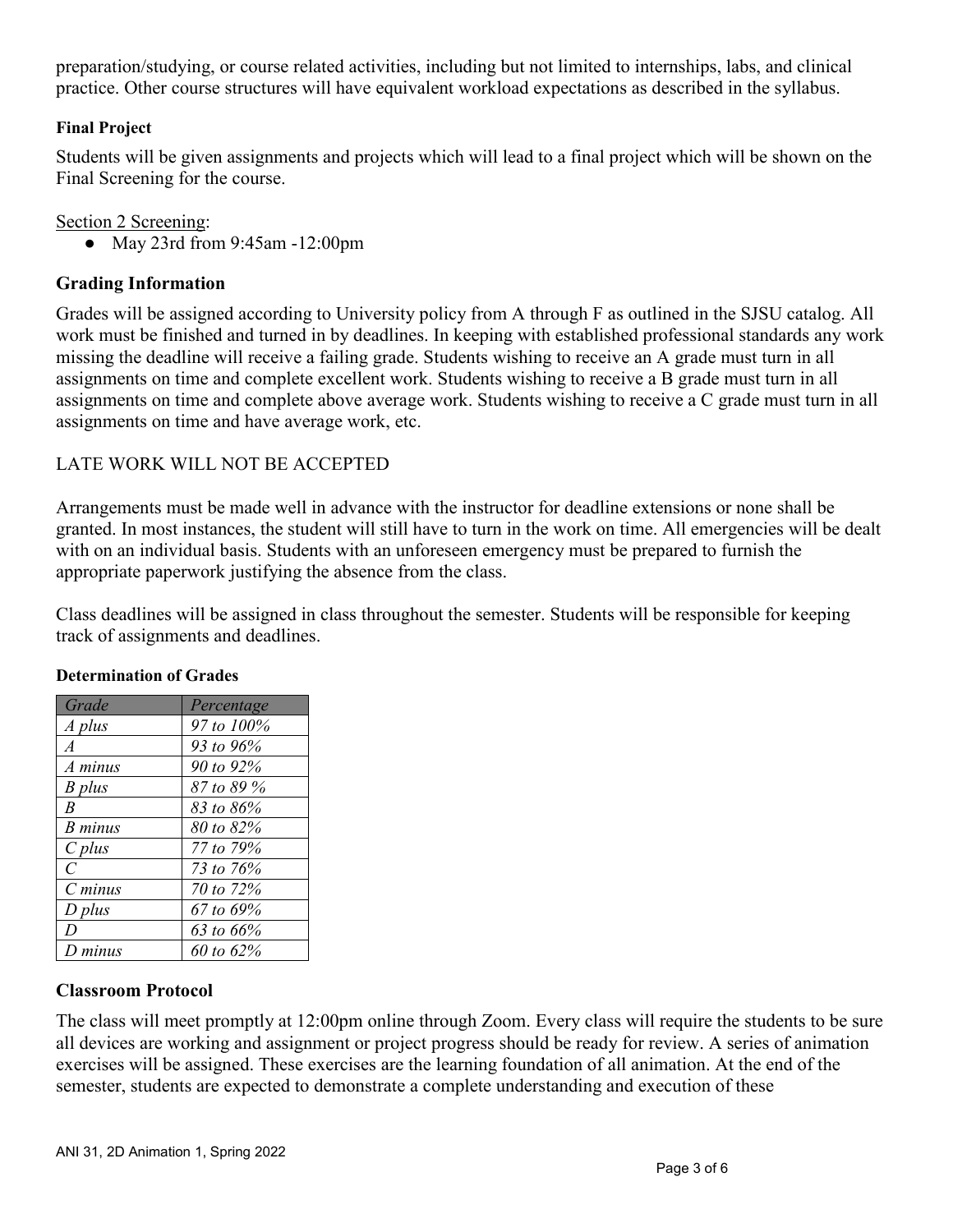fundamentals before enrolling in ANI 131.

Rules of Conduct:

- 1. Be on time. Late arrivals disrupt the class. Don't get stuck in the Waiting Room.
- 2. Turn off/silence your phones or other devices which can be a distraction.
- 3. Private conversations during lectures and class discussions are not permitted.
- 4. Mute unless you are asking a question or giving an answer.
- 5. Carry yourself in a professional manner. Do not log into class meetings in your pajamas or while in your bed. Make yourself presentable.
- 6. Cancel excess noise. Eliminate beeping smoke detectors, flushing toilets, barking dogs, and other audio distractions.

<https://nerdschalk.com/how-to-enable-noise-cancellation-for-meetings-on-zoom/>

- 7. Keep cameras on during class unless told otherwise. If you need to step away for a moment, turn off your camera, but turn it on again when you return. Your participation grade involves participating.
- 8. Refrain from eating while in class. Normally, no eating in class, but on Zoom you can as long as you keep it discreet.
- 9. Be prepared to share your screen, appropriately.
- 10. Use a virtual background if you need to hide a mess behind you.

# **University Policies**

Per [University Policy S16-9](http://www.sjsu.edu/senate/docs/S16-9.pdf) *(http://www.sjsu.edu/senate/docs/S16-9.pdf)*, relevant information to all courses, such as academic integrity, accommodations, dropping and adding, consent for recording of class, etc. is available on Office of Graduate and Undergraduate Programs' [Syllabus Information web page](http://www.sjsu.edu/gup/syllabusinfo/) at http://www.sjsu.edu/gup/syllabusinfo/". Make sure to visit this page, review and be familiar with these university policies and resources.

Students are responsible for understanding the policies and procedures about add/drop, grade forgiveness, etc. Refer to the current semester's Catalog Policies section at: <https://catalog.sjsu.edu/content.php?catoid=2&navoid=98>

Add/drop deadlines can be found on the current academic calendar web page located at: [https://www.sjsu.edu/provost/docs/Academic\\_Calendar-AY2021-22.pdf](https://www.sjsu.edu/provost/docs/Academic_Calendar-AY2021-22.pdf)

The Late Drop Policy is available at:<https://www.sjsu.edu/aars/policies/latedrops/policy/>

Students should be aware of the current deadlines and penalties for dropping classes. Information about the latest changes and news is available at the Advising Hub at:<https://www.sjsu.edu/advising/>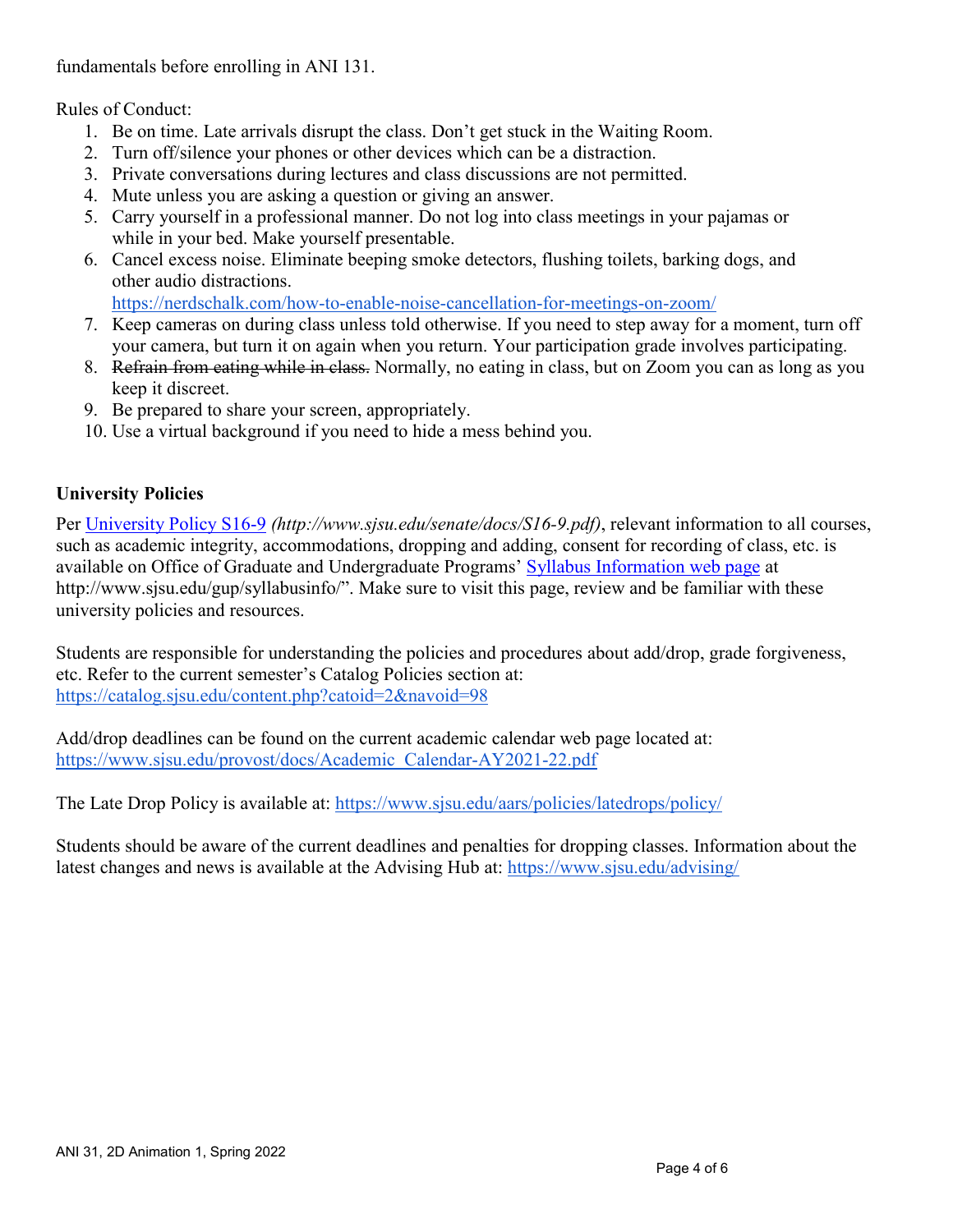# **ANI 31 Spring 2022 Course Schedule**

*Schedule subject to change with notice through class meetings and Announcements in Canvas.*

|  | <b>Course Schedule</b> |
|--|------------------------|
|--|------------------------|

| Week           | Date | <b>Topics, Readings, Assignments, Deadlines</b>        |
|----------------|------|--------------------------------------------------------|
| 1              | 1/26 | First Day! Introductions                               |
|                |      | Syllabus review, download Software, class expectations |
|                |      | Get your supplies                                      |
|                |      | Install Software and make sure it works                |
| $\overline{2}$ | 1/31 | Lecture: Animating in Animate, Ease-In/Out             |
|                |      | <b>Ball Roll Animation</b>                             |
| $\overline{2}$ | 2/2  | Lecture: Squash n' Stretch                             |
|                |      | <b>Ball Bounce Animation</b>                           |
| $\overline{3}$ | 2/7  | Lecture: Arcs                                          |
|                |      | Progressive Ball Bounce Animation                      |
| $\overline{3}$ | 2/9  | Work n' Crit: Progressive Ball Bounce Animations       |
| $\overline{4}$ | 2/14 | Lecture: Keys and Charting                             |
|                |      | <b>Brick Drop Animation</b>                            |
| $\overline{4}$ | 2/16 | Work n' Crit: Brick Drop Animations                    |
| 5              | 2/21 | Lecture: Straight Ahead vs Pose to Pose, X-Sheets      |
|                |      | Paper Drop Animation                                   |
| 5              | 2/23 | Work n' Crit: Paper Drop Timing and Keys               |
| 6              | 2/28 | Work n' Crit: Paper Drop Polish                        |
| 6              | 3/2  | Jump Animation                                         |
| $\overline{7}$ | 3/7  | Work n' Crit: Jump Mechanics Animation                 |
| $\overline{7}$ | 3/9  | Lecture: Adding in Overlapping Action to Jump          |
| 8              | 3/14 | Work n' Crit: Overlapping Action Polish                |
| 8              | 3/16 | Basic Walk Animation (8's and 16's)                    |
| 9              | 3/21 | Walking on 12's Animation                              |
|                |      | Lecture: Adding Arms                                   |
| 9              | 3/23 | <b>Character Walk Animation</b>                        |
| 10             | 3/28 | SPRING BREAK - No class                                |
| 10             | 3/30 | SPRING BREAK - No class                                |
| 11             | 4/4  | Work n' Crit: Timing your Walk, Reference to Keys      |
| 11             | 4/6  | Work n' Crit: Keys to In-Betweens                      |
| 12             | 4/11 | Work n' Crit: Character Walk Polish                    |
|                |      | Film Project Introductions                             |